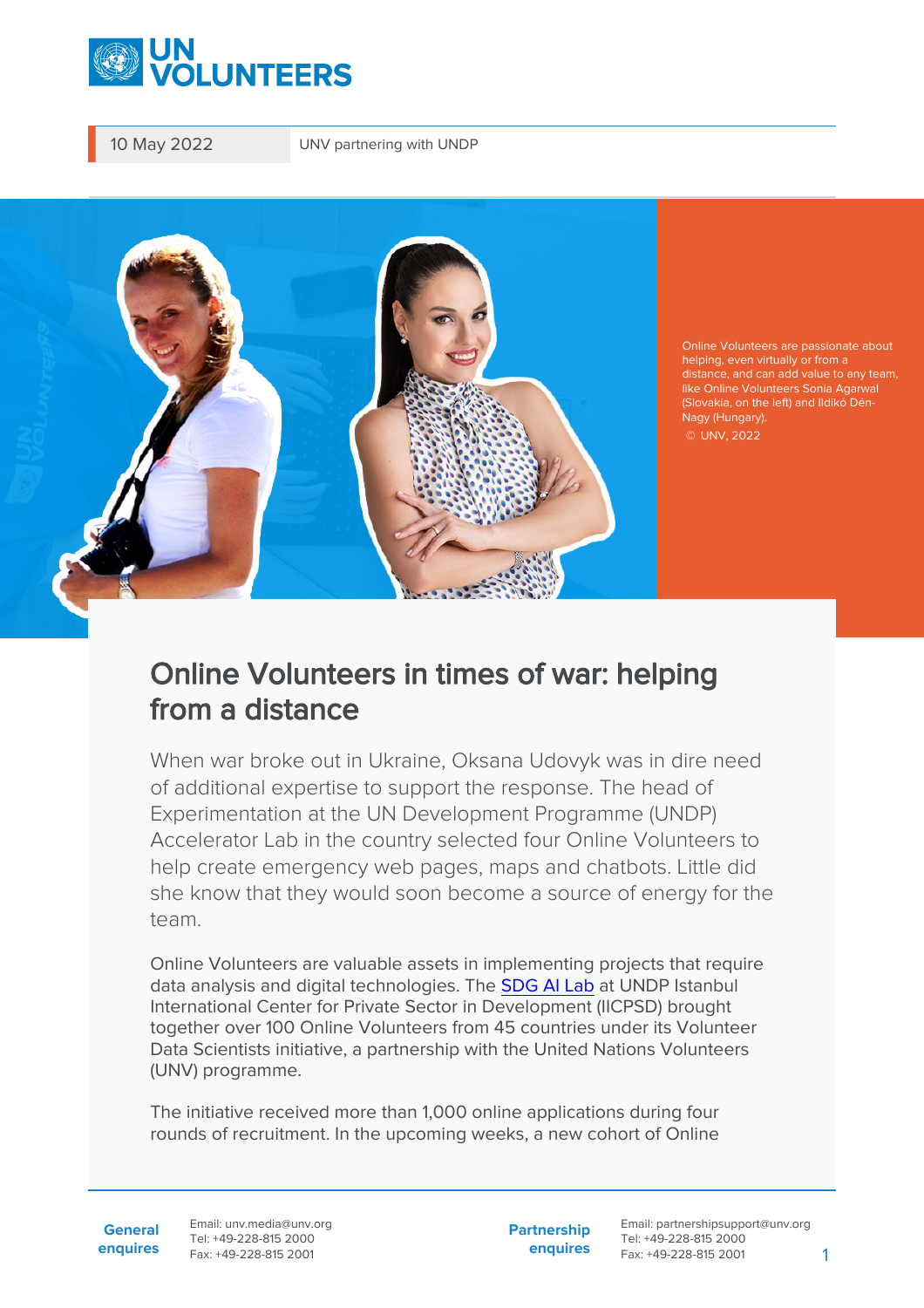

Volunteer data scientists will start their work on projects related to social listening, vulnerability mapping and digitalization of everyday processes in the United Nations.

**44** Online Volunteers donate their time and their contribution to the public good and can use this experience to append projects to their data science portfolio. --Dina Akylbekova (Kazakhstan), UN Volunteer Outreach and Partnerships Analyst with IICPSD's SDG AI Lab

Naomi Levy, an Online Volunteer from France based in Nairobi, joined UNDP's Accelerator Labs in Ukraine with the task of estimating innovative approaches for emergency response and later recovery. She mapped different types of urban shelters and reconstruction initiatives.

She also developed an application that unites Ukrainians abroad around work opportunities. "The fantastic thing about online volunteering is that you can help a cause while being far away and even if you do not have experience with the UN," she says.

**I love working with Online Volunteer enthusiasts.** They are indeed full of ideas. Lily Ounekeo, a visual and verbal storyteller who I have worked with within the Biomimicry Innovation Challenge in Ukraine really gave UNDP communications a human voice with her creativity. -- Oksana Udovyk, Head of Experimentation at UNDP's Accelerator Labs in Ukraine

"Online Volunteers are amazing professionals who are highly motivated to

General Email: unv.media@unv.org **enquires** Fax: +49-228-815 2001 Tel: +49-228-815 2000

**Partnership enquires**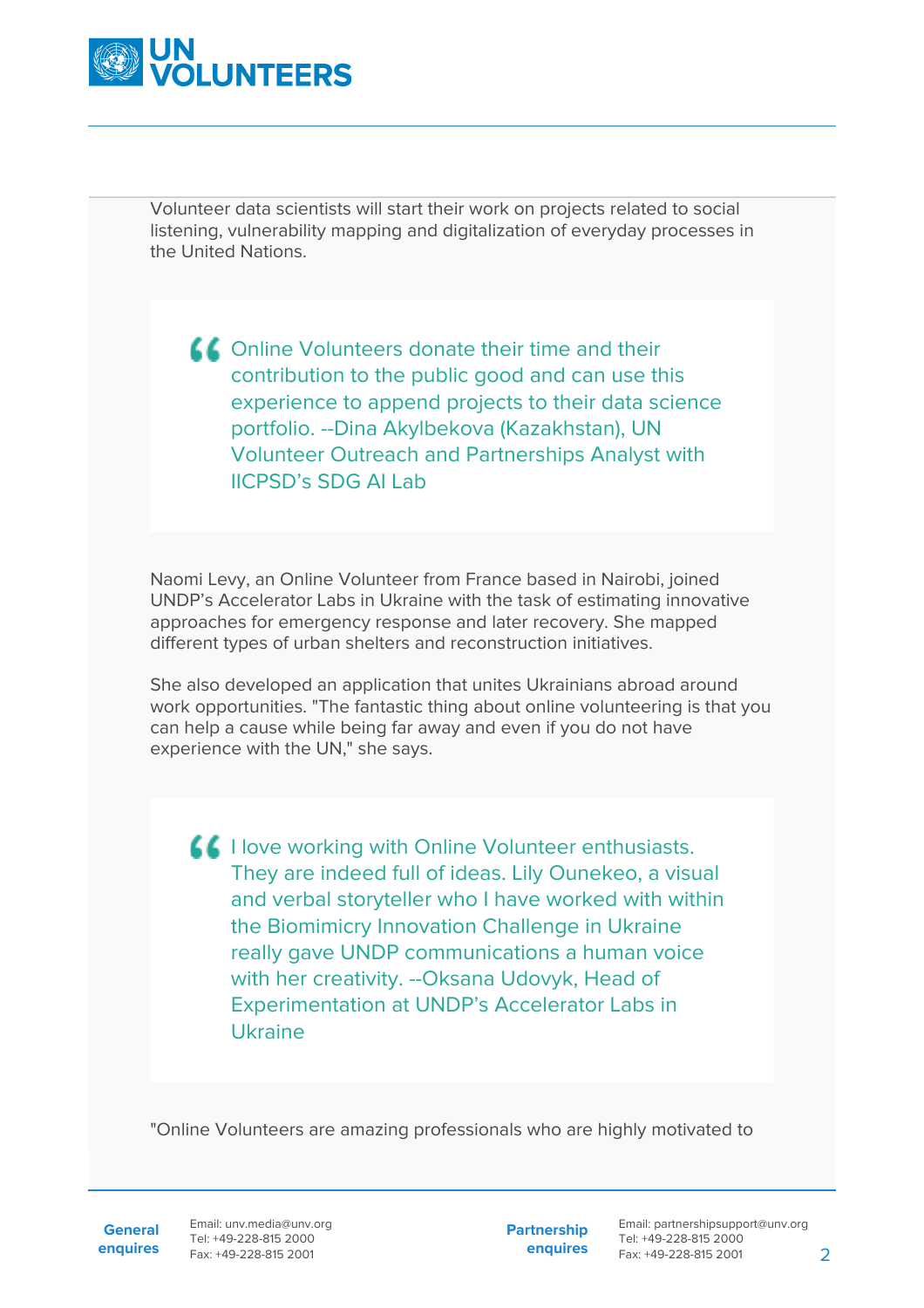

help." echoes Olena Tarasova-Krasiieva, a Project Manager who also worked with Online Volunteers for the UNDP project in Ukraine before 2022.

The skills and drive of Online Volunteers are a useful asset when emergency calls to action require widespread outreach, as is the case in the United Nations response to the war in Ukraine. The International Organization for Migration (IOM), World Health Organization (WHO) and UN International Children's Emergency Fund (UNICEF) are currently recruiting onsite UN Volunteers psychologists, coordinators and communication experts. These volunteers will support refugees from Ukraine in the Czech Republic, Hungary, Moldova, Poland, Romania and Slovakia.

To aid the recruitment process and expand UNV's talent pool, more than 30 Online Volunteers are disseminating volunteer opportunities to potential candidates in the region in their local languages.

One of these is Sonia Agarwal, an Online Volunteer who helped identify and approach job portals in her home country, Slovakia. With guidance from UNV, Sonia launched a social media campaign to broaden talent acquisition in the region.

**66** Our team of Online Volunteers is diverse and global. We have team members working from Ukraine, Russia, Barbados and the United Arab Emirates. Every one of us brings our uniqueness, language skills and insights for a common goal. --Sonia Agarwal, Online Volunteer

General Email: unv.media@unv.org **enquires** Tel: +49-228-815 2000 Fax: +49-228-815 2001

**Partnership enquires**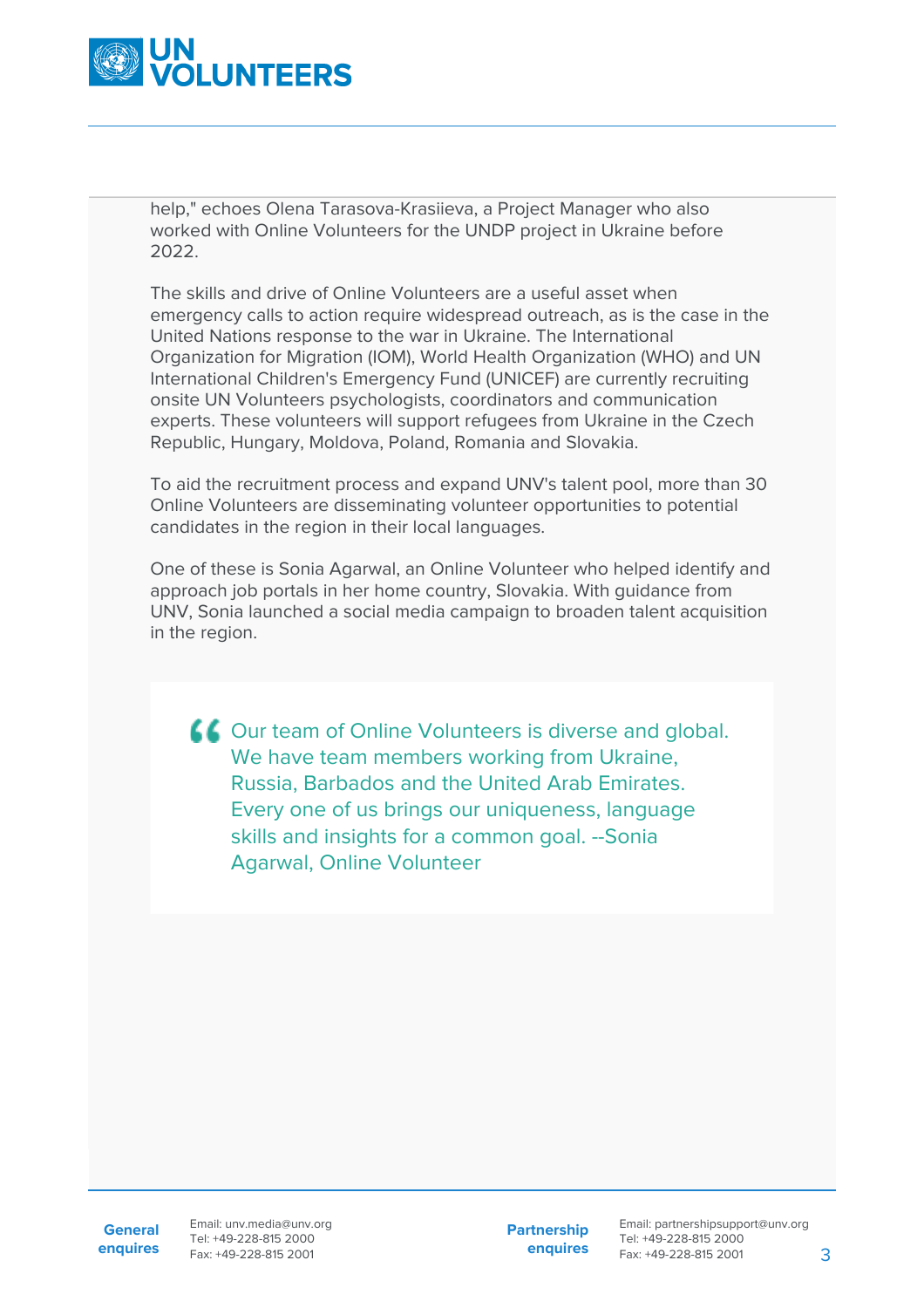



Online Volunteers in the Czech Republic, Hungary, Moldova, Poland, Romania and Slovakia introduced UNV to 600 job portals and organizations. Their aim was to motivate skilled professionals to apply for opportunities and disseminate information to the relevant audiences through these channels.

Ildikó Dén-Nagy (Hungary) is another Online Volunteer with ten years of experience in scientific research and needs assessment. The mother of three children volunteered with her family to support those fleeing Ukraine. They delivered bottled water and hygiene products to those in need, and even provided temporary accommodation to a Ukrainian family.

Then Ildikó became an Online Volunteer, offering her expertise in coordinating international online projects, mapping and reporting.

**I** wanted to do more by utilizing my complex skillset. While browsing the site of UNV, I discovered a wide range of opportunities. Online tasks gave me a chance to align volunteering with my flexible work and family commitments. --Ildikó Dén-Nagy, Online

**General enquires** Email: unv.media@unv.org Tel: +49-228-815 2000 Fax: +49-228-815 2001

**Partnership enquires** Email: partnershipsupport@unv.org Tel: +49-228-815 2000  $F_{\text{A}x': +49-228-815, 2001}$   $\Delta$